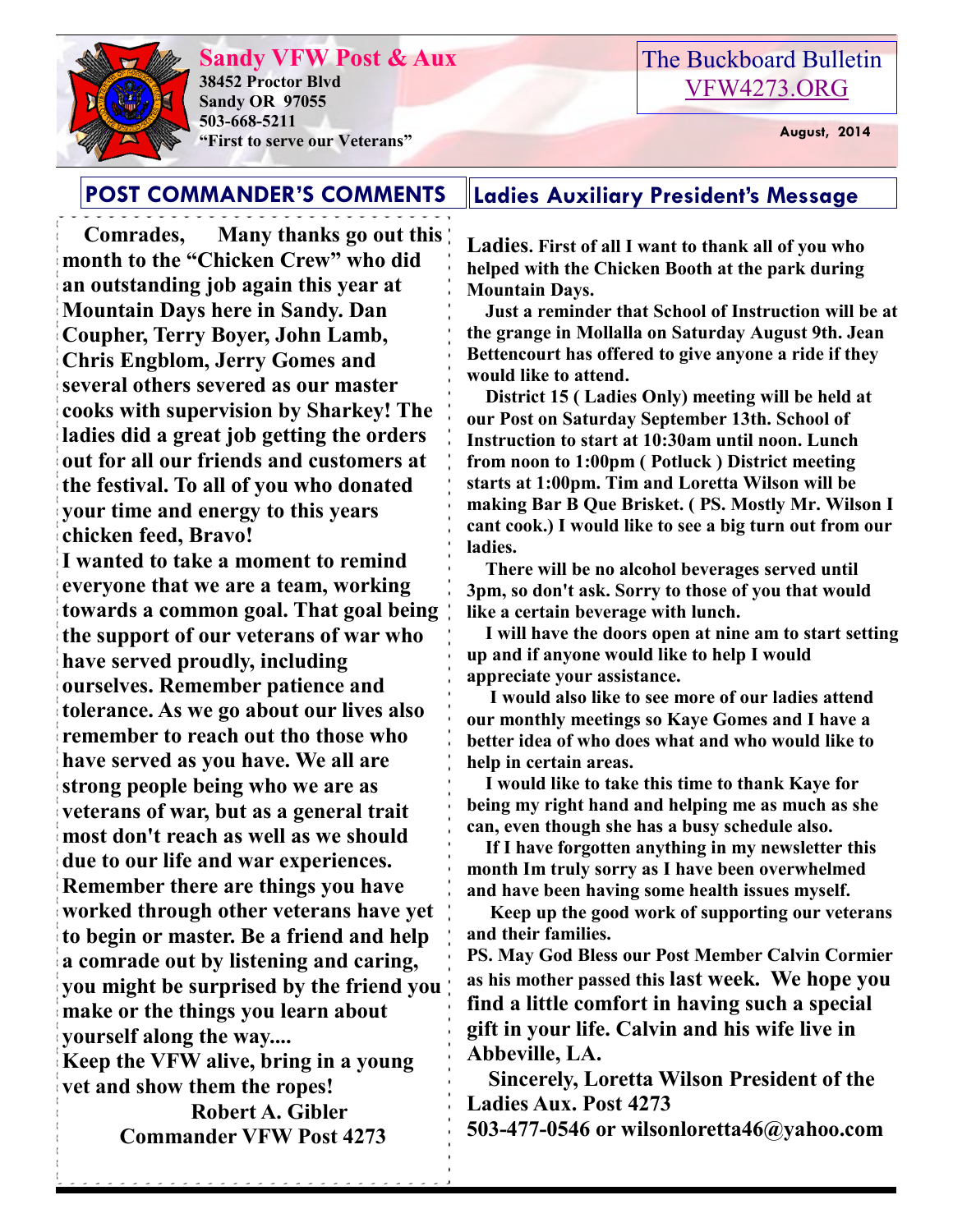Post birthdays!! If your having a birthday, come in for your birthday drink.

Planning a party! Have it here, Low rental rates and great fun are all we promise!!

# Karaoke!!

If you can't sing, no problem. You can here!! Friday nights at 7:00pm

 Auxiliary Chaplin Margaret Inman, aux. Member and Joann LeDoux's Mother, fell and broke her femur July 1st. She is now at Marquis Care Continental for rehab and is doing well. May god bless her with a full recovery.

 Aleta Johnston was in the hospital at Mt. Hood on July 8th, She is back at home. No further news as of July 22nd. May god keep her in good health.

 Millie Lenz was also at Mt. Hood Hospital for one week after a bad fall at Avamere, where she has been living. she broke her arm and hit her head. Her son Gary has now moved her to Kelly Creek Adult foster care in Gresham.

 Thank you to her good friend Laura Baron for keeping us up on her progress.

 I went through surgery just fine but still having a little bit of pain. I thought I would be perfect afterwards but I am still not 100%. Please bear with me as I recover and I will do what I can until I get better.

 May God Bless All Of Our Dear Ladies And Keep Us Well! Sincere, Judy Gascon, Auxiliary Chaplain 503-668-3748

| Post Officers     | $2013 - 2014$<br><b>Ladies Auxiliary Officers</b> |                    |                  |
|-------------------|---------------------------------------------------|--------------------|------------------|
| Commander         | Robert Anthony Gibler                             |                    |                  |
| Senior Vice Cmdr. | Casey notsure                                     | President          | Loretta Wilson   |
| Junior Vice Cmdr  | Jeramy "Huck" Hubbard                             | Sr. Vice President | Dora Fitzpatrick |
| Chaplain          | Melissa Samuels                                   | Jr. Vice President | Wanda Michaels   |
| Quartermaster     | Jerry Gomes                                       | Treasurer          | Midge Watkins    |
| Judge Advocate    | John Lamb                                         | Chaplain           | Judy Gascon      |
|                   |                                                   | Secretary          | Kay Gomes        |
| Adjutant          | Jeramy Hubbard                                    | Guard              | Sardi Bowyer     |
| Surgeon           | Dan copher                                        | Conductress        | Voriece Blair    |
| 1 year Trustee    |                                                   |                    |                  |
| 2 year Trustee    | Bert Key                                          |                    |                  |
| 3 year Trustee    | William Miller                                    |                    |                  |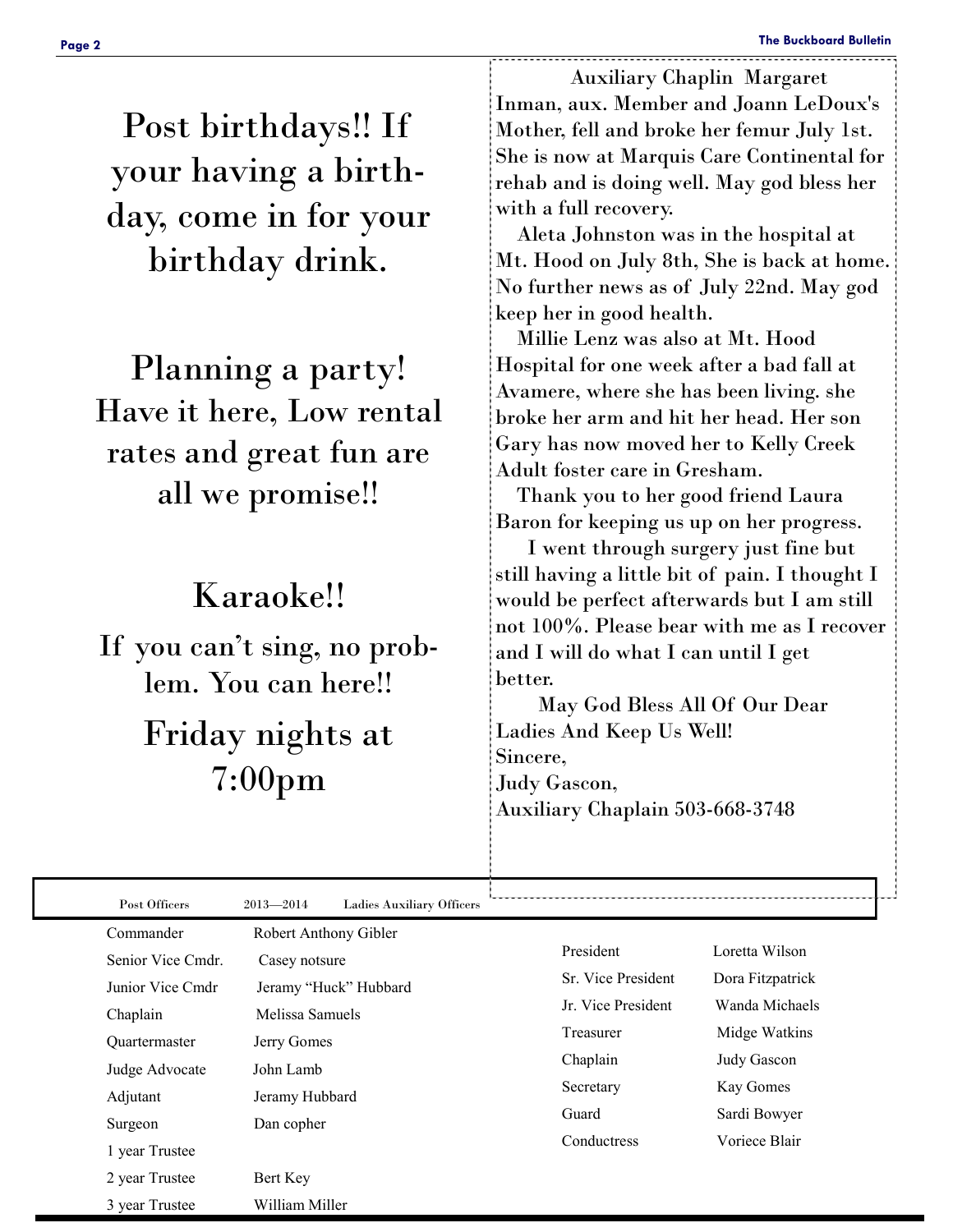## *Canteen Corner*

Post picnic> August 16th.

We will be having the picnic at a new place this year. Complete with RV hook ups and a giant slip-n-slide...I will send a future e-mail to inform you of the address and times. But its and Dan Cophers House. He has a big lot and has been preparing it for months. On august 28th, were having a Pulled pork dinner. Only \$10.00 Get your tickets early.

We selling them quick.

Don't forget to visit your post in these summer months. Its kind of lonely around here

Jimmie : Bartender, Editor, and Referee!!!

VFW Post 4273 Picnic – August 15th, 16th and 17th

38020 Meeker St in Sandy Oregon.

BBQ and games on Saturday the 16th

TO GET THERE; When traveling on Bluff Road in Sandy, Turn West on Meeker St. in front of the old Sandy High School. Its the 2nd place on the left on Meeker. Look for the big field and parking signs for the picnic!

The picnic will be held at Dan Cophers place this year. Dan and others have been busy getting things ready for this years event. The are RV sites for the weekend, and tent spaces for everyone who would like to stay over the weekend. The Main picnic and BBQ will be on Saturday afternoon around 1:00ish. Bring a dish to pass, Burgers, Dogs and Chicken will be provided. Bring your own drinks! There will be plenty of things for fun! Horse Shoe Pits, Water fun for all, Basket Ball area, fire pit, and lots of good old fashioned fun! Bring the kids, family and friends!

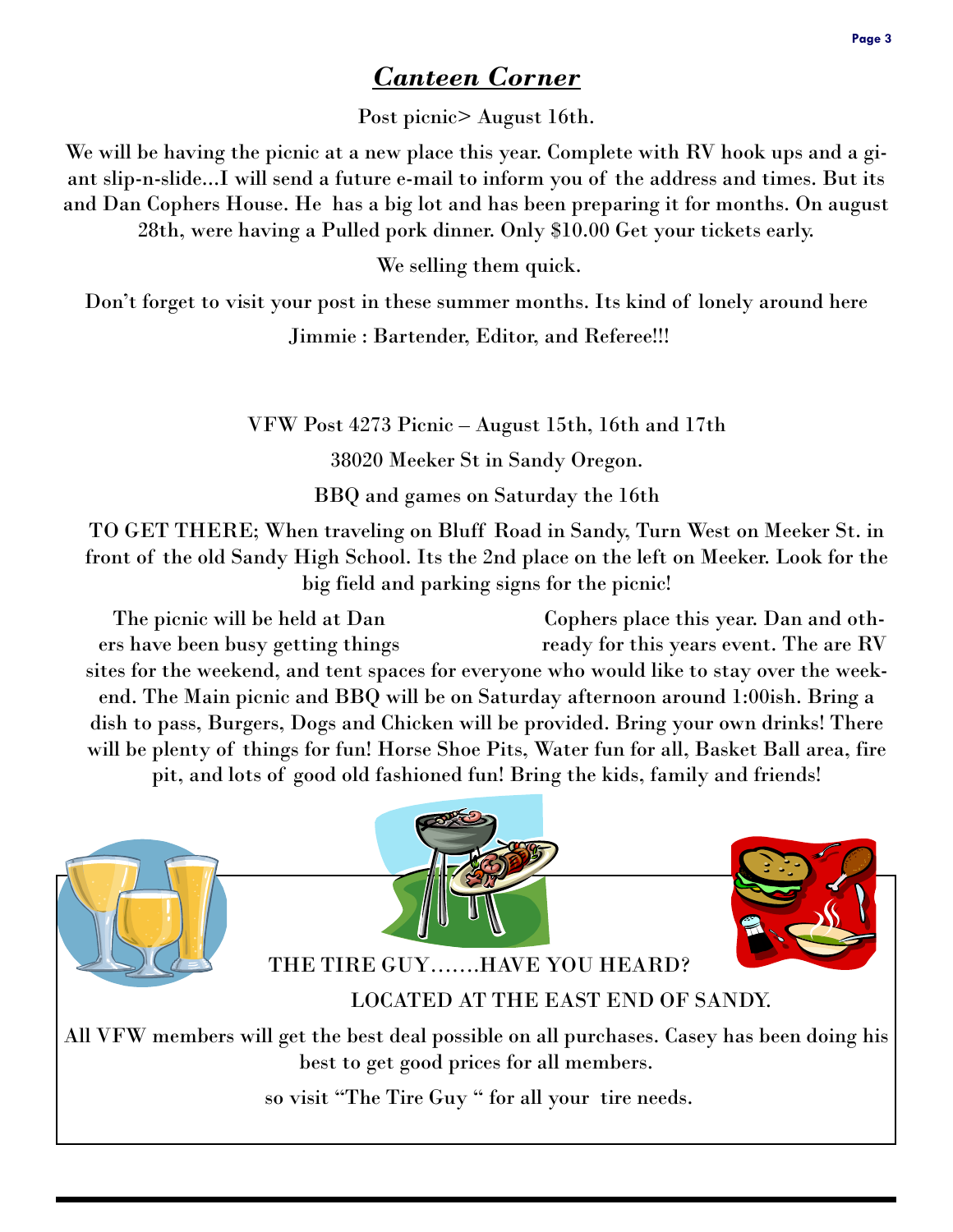

**Join Us for Post and Auxiliary meetings! House Committee Mtg - 08/12/2014 at 6:00pm AUX - 08/08/2014 6pm POST 08/18/2014 6 pm Like us on Facebook!!!!**

 The sandy action center is looking for a few good people. They need help with the food dept. & also other areas. Contact Gina @ 503-784-2202

If your in need of fresh veggies and fruits, every 3rd Thursday you can get a box full for only \$5.00.

| Daily Canteen Menu                                                                                                     |                                                |                                                      |                            |  |  |  |  |
|------------------------------------------------------------------------------------------------------------------------|------------------------------------------------|------------------------------------------------------|----------------------------|--|--|--|--|
| Halibut Fish & Chips<br>Strips & Fries<br><b>French Fries</b><br>Cheese burger & Fries<br><b>CORN DOGS &amp; FRIES</b> | \$6.50<br>\$6.50<br>\$2.50<br>\$7.00<br>\$2.00 | Hamburger & Fries<br>Deep Fried Hotdog<br>With fries | \$5.50<br>\$2.00<br>\$2.50 |  |  |  |  |

#### **Calendar**

Monday CLOSED Tuesday. Open 3pm Domino night/Game Night Wednesday. Open 3pm Taco's and Poker Night—5pm Thursday Open 3pm WII Bowling starts at 6:00pm Friday Open 3pm Dinner 5pm and karaoke Saturday. Open 3pm

Fax (503) 668-9003

Sundays CLOSED**.** 



PO Box 1570 Sandy, Oregon 97055-1570 28424 SE HWY 212 PO BOX 33

**ALETA JOHNSTON** ENROLLED AGENT, LICENCED **TAX CONSULTANT** 

**JOHNSTON'S TAX SERVICE** 

**BORING, OREGON 97009** Phone: 503-663-3308 Fax: 503-663-2938

E-mail: DERA@TELEPORT.COM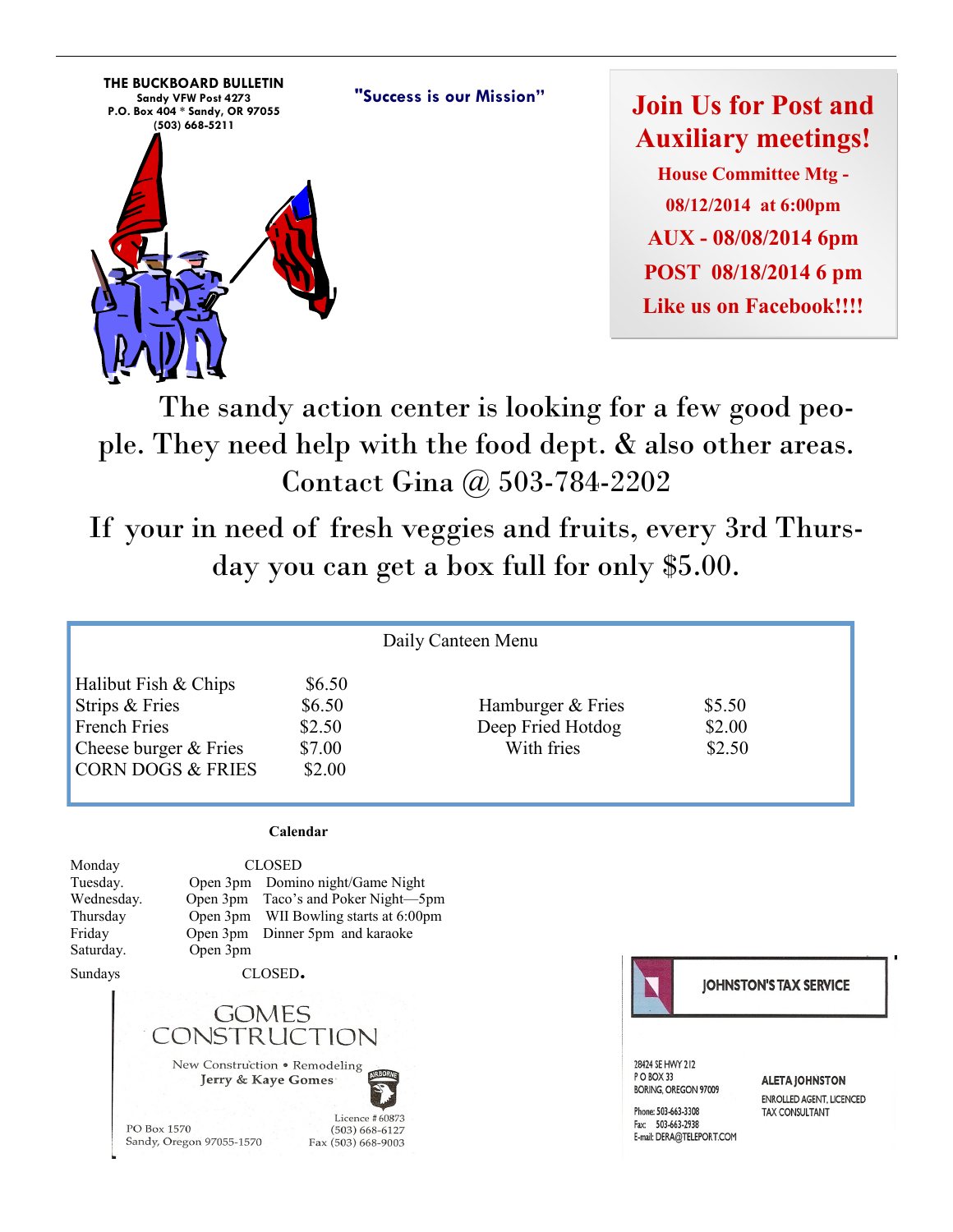#### Post Chaplin

#### Franklin Roosevelt's D-Day Prayer

"For these men are lately drawn from the ways of peace. They fight not for the lust of conquest. They fight to end conquest. They fight to liberate. They fight to let justice arise, and tolerance and good will among all Thy people. "

June 6, 1944

My fellow Americans: Last night, when I spoke with you about the fall of Rome, I knew at that moment that troops of the United States and our allies were crossing the Channel in another and greater operation. It has come to pass with success thus far.

And so, in this poignant hour, I ask you to join with me in prayer:

Almighty God: Our sons, pride of our Nation, this day have set upon a mighty endeavor, a struggle to preserve our Republic, our religion, and our civilization, and to set free a suffering humanity.

Lead them straight and true; give strength to their arms, stoutness to their hearts, steadfastness in their faith. They will need Thy blessings. Their road will be long and hard. For the enemy is strong. He may hurl back our forces. Success may not come with rushing speed, but we shall return again and again; and we know that by Thy grace, and by the righteousness of our cause, our sons will triumph.

They will be sore tried, by night and by day, without rest-until the victory is won. The darkness will be rent by noise and flame. Man's souls will be shaken with the violence of war.

For these men are lately drawn from the ways of peace. They fight not for the lust of conquest. They fight to end conquest. They fight to liberate. They fight to let justice arise, and tolerance and good will among all Thy people. They yearn but for the end of battle, for their return to the haven of home.

Some will never return. Embrace these, Father, and receive them, Thy heroic servants, into Thy kingdom. And for us at home -- fathers, mothers, children, wives, sisters, and brothers of brave men overseas -- whose thoughts and prayers are ever with them--help us, Almighty God, to rededicate ourselves in renewed faith in Thee in this hour of great sacrifice.

Many people have urged that I call the Nation into a single day of special prayer. But because the road is long and the desire is great, I ask that our people devote themselves in a continuance of prayer. As we rise to each new day, and again when each day is spent, let words of prayer be on our lips, invoking Thy help to our efforts. Give us strength, too -- strength in our daily tasks, to redouble the contributions we make in the physical and the material support of our armed forces. And let our hearts be stout, to wait out the long travail, to bear sorrows that may come, to impart our courage unto our sons wheresoever they may be. And, O Lord, give us Faith. Give us Faith in Thee; Faith in our sons; Faith in each other; Faith in our united crusade. Let not the keenness of our spirit ever be dulled. Let not the impacts of temporary events, of temporal matters of but fleeting moment let not these deter us in our unconquerable purpose. With Thy blessing, we shall prevail over the unholy forces of our enemy. Help us to conquer the apostles of greed and racial arrogance. Lead us to the saving of our country, and with our sister Nations into a world unity that will spell a sure peace a peace invulnerable to the schemings of unworthy men. And a peace that will let all of men live in freedom, reaping the just rewards of their honest toil.

Thy will be done, Almighty God.

Amen. POST CHAPLIN: MELISSA GARETH